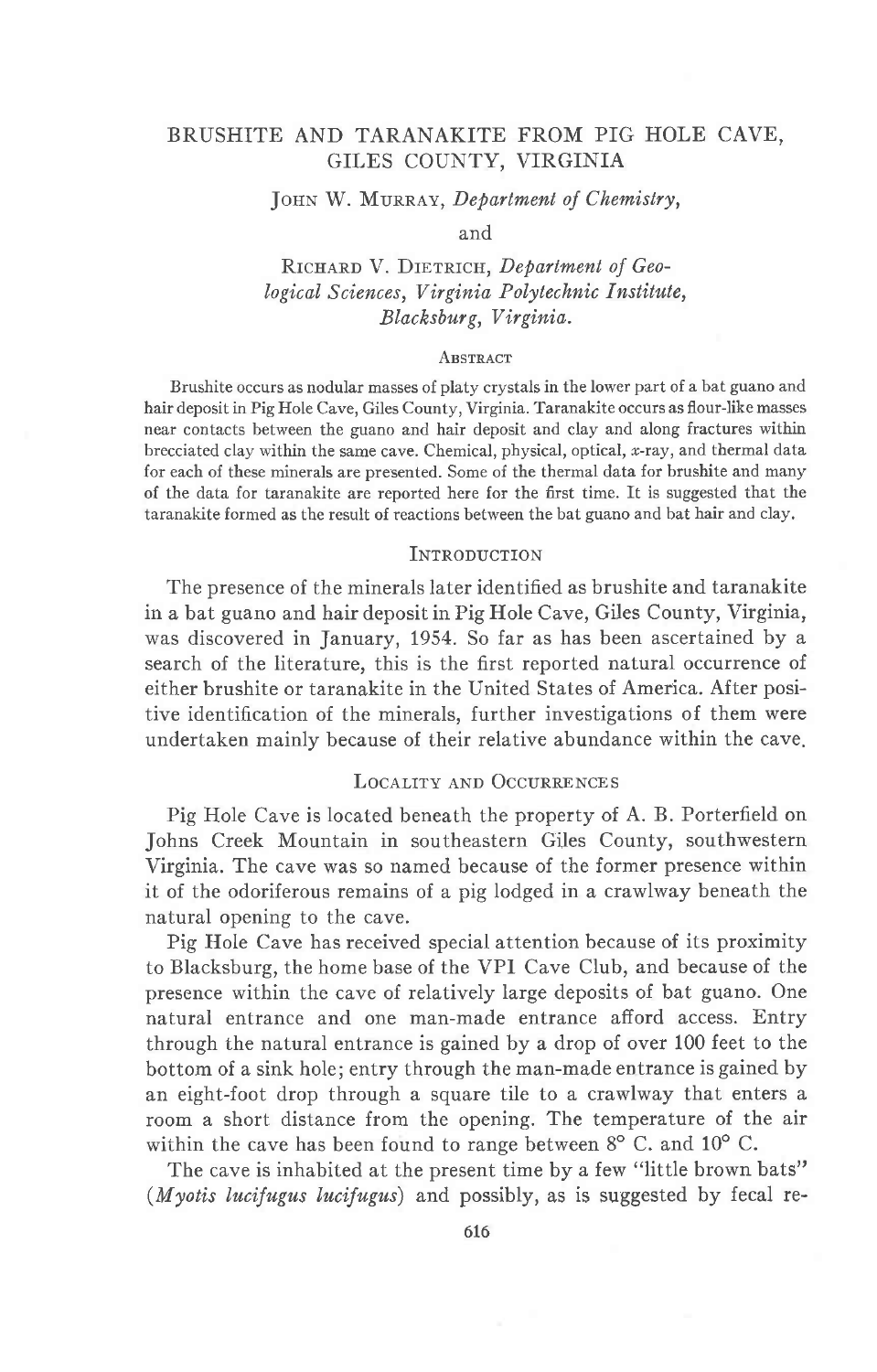mains, by a few other small mammals or possibly owls. Part of a jaw bone identified by H. S. Mosby of the vPI biology department to have belonged to an otter (Lutra) was found in the cave by W. D. Durham, Jr., in 1955. The bone may have been transported into the cave by some predatory animal; in any case, Professor Mosby notes that otters have been "extremely rare if present within the region for the last 50 or more years."

The cave is in a cherty limestone of mid-Ordovician age (B. N. Cooper, personal communication). Numerous fallen blocks (up to 15 feet in Iargest dimension), paucity of cave deposits, and numerous large rooms and deep wells characterize the cave. A few quartz crystals with curved faces occur attached to the roofs and walls of some passageways in the cave. Notable alluvial deposits constituted of cobbles and boulders of sandstone and quartzite plus silt and clay also occur within the cave. Clusters of transparent gypsum (selenite) crystals occur in the clay of the deposits in a few places; apparently they grew in place. Locally, the alluvial deposits are brecciated, probably as the result of desiccation. Taranakite occurs sporadically between some adjacent fragments of these "breccias."

A pit approximately five feet long, three feet wide, and five and a half feet deep is located about 75 feet from the man-made entrance to the cave. It was dug to investigate the size of the guano deposit in one of the rooms. It was in this pit that the brushite and taranakite were found first. The deposit, as exposed in the pit, has the following section: the upper foot is composed of a felt of brown hair (of bats) interlayered with nearly white excreta (now mostly gypsum); this admixture grades into a laminated white to bufi colored zone, also composed of gypsum; the material of the bottom foot is distinctly different from that aboveit is brown, generally massive, and contains masses of black carbonaceous material, brushite, and taranakite. The brushite occurs as nodular masses of minute crystals sporadically throughout this lower zone and the taranakite occurs as masses of a flour-like powder restricted to an even narrower zone adjacent to the clay bottom. The taranakite decreases in abundance upward away from the clay. The clay that forms the bottom of the pit is not unlike that of some of the alluvial deposits in the cave. A three to six inches thick zone of black carbonaceous material with small amounts of included gypsum is present between the guano and the limestone of the cave walls.

# PREVIOUS WORK

Brushite and taranakite are both treated in the recent edition of Dana's System of Mineralogy (S). A few short papers dealing at least in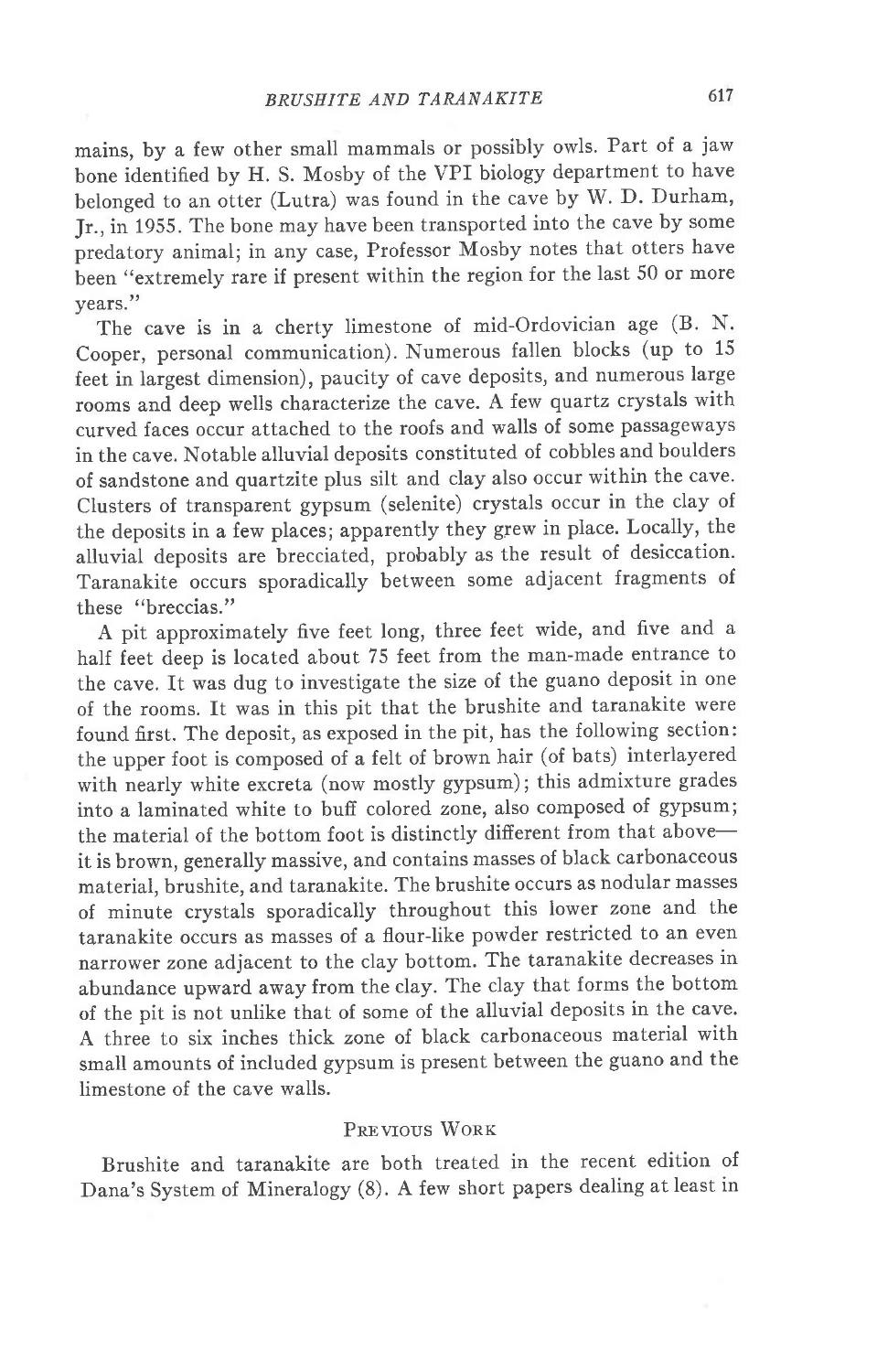part with the minerals have appeared in the literature since this publication. Some of these papers are referred to directly below. Therefore, it is considered superfluous to include a summary of the literature here.

# DESCRIPTIONS

Brushite.—The following properties were determined for the brushite from Pig Hole Cave.

| Crystal System: Monoclinic                                                                                |                        |                         |
|-----------------------------------------------------------------------------------------------------------|------------------------|-------------------------|
| <b>Physical Properties:</b>                                                                               |                        |                         |
| Thin plates. Perfect micaceous cleavage.                                                                  |                        |                         |
| $H = 2\frac{1}{2}$ . G. 2.30. Luster—vitreous.                                                            |                        |                         |
| Color-ivory yellow (Ridgeway color standard).                                                             |                        |                         |
| Transparent to translucent.                                                                               |                        |                         |
| <b>Optical Properties:</b>                                                                                |                        |                         |
| Colorless in transmitted light                                                                            |                        |                         |
| Indices of Refraction $-\alpha = 1.54$                                                                    |                        |                         |
|                                                                                                           | $\beta = 1.544$ (Calc. |                         |
| from values of $\alpha$ , $\gamma$ , and 2V by Mertie method)                                             |                        |                         |
|                                                                                                           | $\gamma = 1.552$       |                         |
| Biaxial $(+)$                                                                                             |                        |                         |
| $2V = 59$ to $65^\circ$                                                                                   |                        |                         |
| $r \leq v$ , inclined dispersion                                                                          |                        |                         |
|                                                                                                           |                        |                         |
| Parallel extinction on laths and upturned edges of plates.<br>Chemical analysis:                          |                        |                         |
|                                                                                                           |                        |                         |
| Formula CaHPO <sub>4</sub> 2H <sub>2</sub> O<br>CaO                                                       |                        | Theoretical Composition |
|                                                                                                           | 31.9                   | 32.6                    |
| $P_2O_5$                                                                                                  | 40.5                   | 41.2                    |
| $H_2O$                                                                                                    | 27.5                   | 26.2                    |
|                                                                                                           |                        |                         |
|                                                                                                           | 99.9                   | 100.0                   |
| Analyst: John Murray                                                                                      |                        |                         |
| Spectrographic analyses showed presence                                                                   |                        |                         |
| also of Fe, Mg, Al, and Ni.                                                                               |                        |                         |
| Solubility—0.0245 gm. of CaHPO <sub>4</sub> $\cdot$ 2H <sub>2</sub> O/100 gm. water at 25 <sup>o</sup> C. |                        |                         |

Thermal data<sup>1</sup>: The heating curve for brushite is presented (Fig. 1). The information derived from x-ray examination of the products that exist after each reaction are noted below. These data corroborate the dehydration work of Sekanina (10) who showed that more than 20 per cent of  $H_2O$  is removed below 185 $\degree$  C. and that the remaining approximately 6.5 per cent  $H_2O$  is removed between 185° C. and 600° C.

Brushite exists until water is removed (indicated by the first endothermic reaction). Monetite,  $CaHPO<sub>4</sub>$ , then exists until the second reaction. The second endothermic peak apparently manifests the loss of hydrogen (as  $H_2O$ ), in which case the final product is  $Ca_2P_2O_7$ . Neither

<sup>1</sup> Differential thermal equipment used- $FH305$  furnace in vertical position heated at the rate of 12.5° C./min.; Leeds and Northrop x-y recorder; Pt+P+10 Rh thermocouple; three point system; scale multiplication of 10.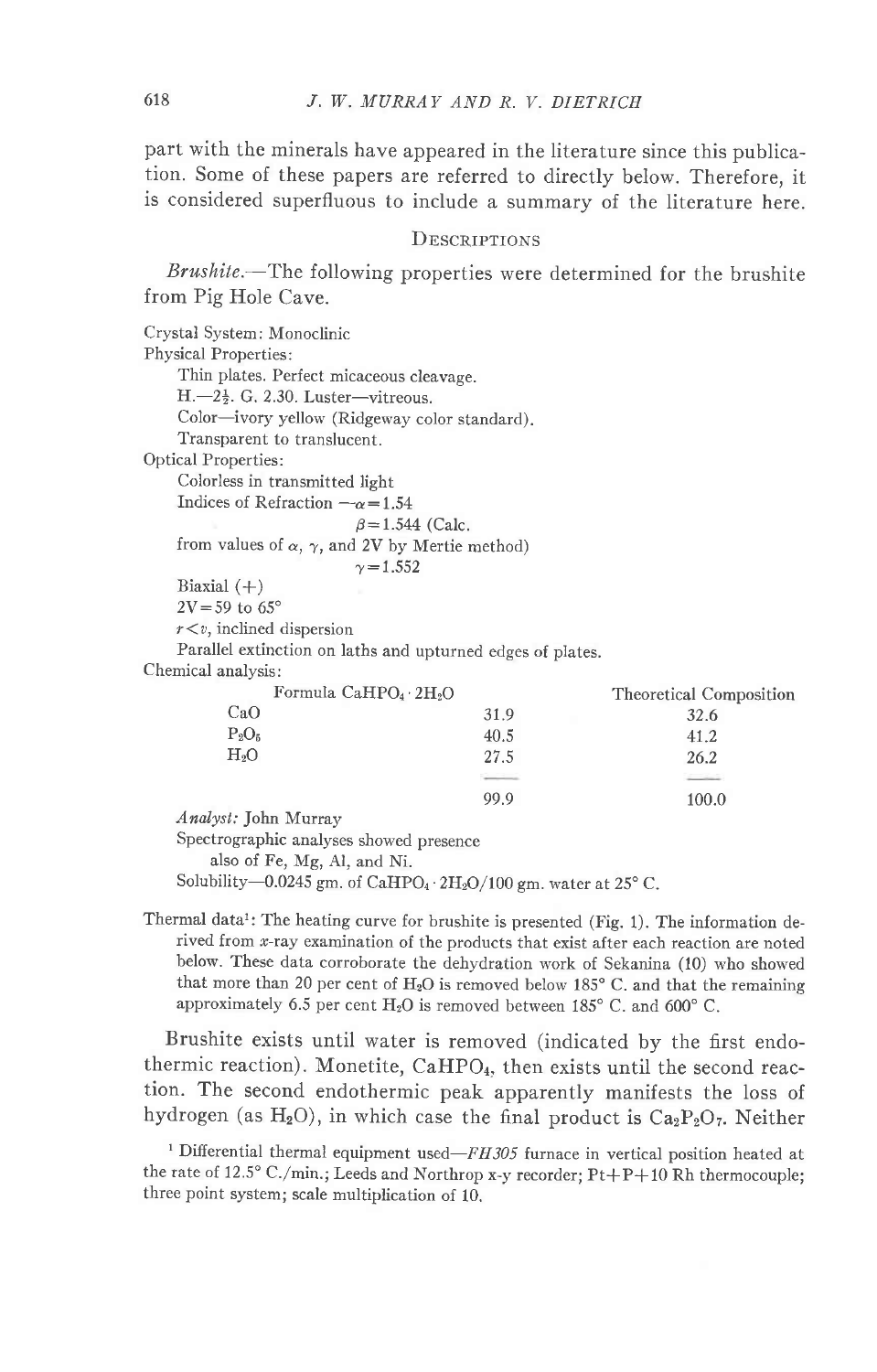X-ray data:

 $X$ -ray setup-General Electric  $XRD-3$  diffraction unit with a No. 1  $SPG$  geiger counter type spectrogoniometer; Cu K $\alpha$  radiation with Ni filter. Also,  $d$  values and relative intensities were corroborated with Co  $K_{\alpha}$  radiation with an Fe filter.

| $d, \AA$ | $I$ , approx. counts               | $d, \AA$ | I, approx. counts |
|----------|------------------------------------|----------|-------------------|
| 7.62     | 12,000                             | 1.71     | 15                |
| 4.27     | 290                                | 1.63     | 40                |
| 3.80     | 3,700                              | 1.62     | 50                |
| 3.06     | 900                                | 1.61     | 50                |
| 2.93     | 80                                 | 1.59     | 30                |
| 2.86     | 20                                 | 1.55     | 15                |
| 2.80     | 15                                 | 1.53     | 35                |
| 2.67     | 70                                 | 1.52     | 50                |
| 2.63     | 160                                | 1.46     | 70                |
| 2.53     | 770                                | 1.37     | 50                |
| 2.47     | 55                                 | 1.34     | 40                |
| 2.27     | 100                                | 1.33     | 45                |
| 2.17     | 115                                | 1.27     | 160               |
| 2.15     | 50                                 | 1.26     | 100               |
| 2.10     | 30                                 | 1.23     | 50                |
| 2.09     | 20                                 | 1.20     | 15                |
| 2.03     | 30                                 | 1.19     | 15                |
| 2.01     | 180                                | 1.18     | 15                |
| 1.98     | 20                                 | 1.15     | 30                |
| 1.94     | 20                                 | 1.13     | 35                |
| 1.90     | 1,250                              | 1.09     | 150               |
| 1.86     | 90                                 | 1.08     | 100               |
| 1.82     | 60                                 | 1.06     | 15                |
| 1.80     | 40                                 | 1.057    | 20                |
| 1.78     | 55                                 | 1.05     | 15                |
|          | (94 degrees $2\theta$ end of scan) |          |                   |

of these reactions showed reversibility in cooling curves. X-ray data for product  $B_3$  are given below because they do not agree with data given for any previously reported calcium pyrophosphate.

| PRODUCT $B_3$ |              |                      |  |
|---------------|--------------|----------------------|--|
|               | $d, \AA$     | $I$ , approx. counts |  |
|               | 3.35         | 25                   |  |
|               | 3.07         | 55                   |  |
|               | $2.93~(d)^*$ | 50                   |  |
|               | 2.71         | 10                   |  |
|               | 2.41         | 10                   |  |
|               | 2.23         | 20                   |  |
|               | 2.22         | 15                   |  |
|               | 2.10         | 10                   |  |

\*  $"$ (d)" signifies doublet.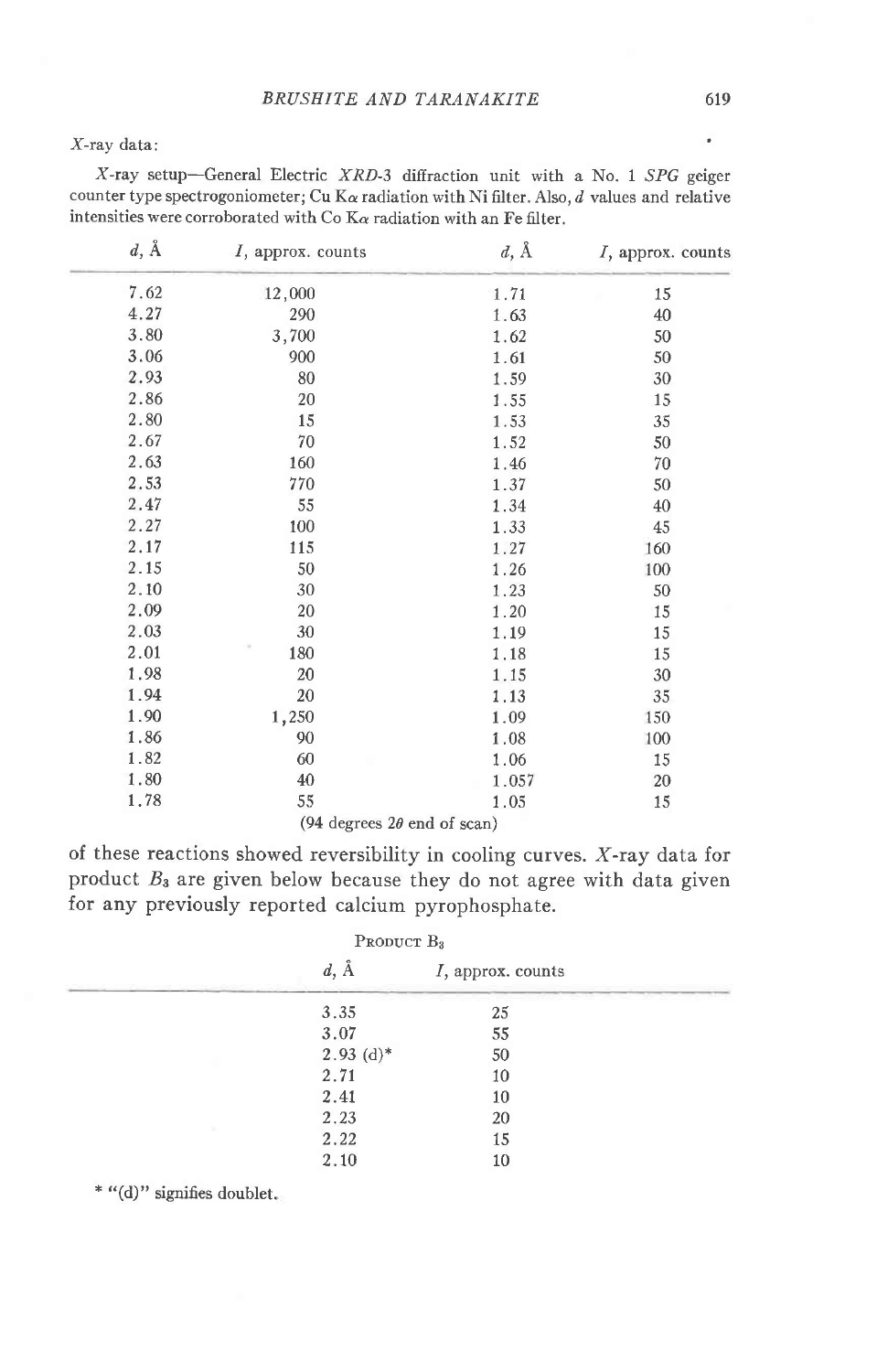

FIG. 1. Tracing of thermal  $(D.T.A.)$  curve of brushite.

Taranakite.—Except where noted otherwise, the following properties were determined for the taranakite from Pig Hole Cave.

Crystal system: Hexagonal (?)-on basis of optical uniaxiality and hexagonal shapes shown in photo-electronmicrographs by Haseman, et al. and Kittrick and Jackson (7). This does not agree with the "monoclinic . . . pseudo-hexagonal" reported by Haseman, et al. (5). However, Lehr (personal communication, 1955) states that " . . . we have extended the study on taranakite well beyond that reported in the paper of Haseman, Lehr, and Smith . . . a single-crystal Weissenberg study revealed that the unit cell is rhombohedral . . . we originally indexed taranakite as a monoclinic cell which is now shown to be a sub-unit of the rhombohedral cell. We did not recognize the rhombohedral character because of the unusually long c-dimension and because the earlier crystal preparations were too small to give good interference figures . . . "; this agrees with the "hexagonal" suggested here.

Physical Properties:

Massive, flour-like powder.

```
Color-white.
```
H.-soft G. 2.12. Insoluble.

Optical Properties:

Colorless in transmitted light

```
Indices of refraction: \omega = 1.506 - 1.510
```
 $\epsilon = 1.500 - 1.503$ 

Birefringence: 0.006-0.007

Uniaxial  $(-)$ 

Parallel extinction of laths.

(The values given for the indices of refraction are for the taranakite from the breccia and the taranakite from the pit, respectfully. Perhaps it is significant that the latter, which has the higher indices, has the higher  $(NH_4)_2O$ ,  $Fe_2O_3$  and  $H_2O$  contents.)

Chemical Analysis: The formula corresponding to the analysis of the taranakite from the brecciated clay is  $3(K, Na, NH<sub>4</sub>, Ca/2)<sub>2</sub>O \cdot 5(Al, Fe)<sub>2</sub>O<sub>8</sub> \cdot 7P<sub>2</sub>O<sub>8</sub> \cdot 43H<sub>2</sub>O$ . It is apparent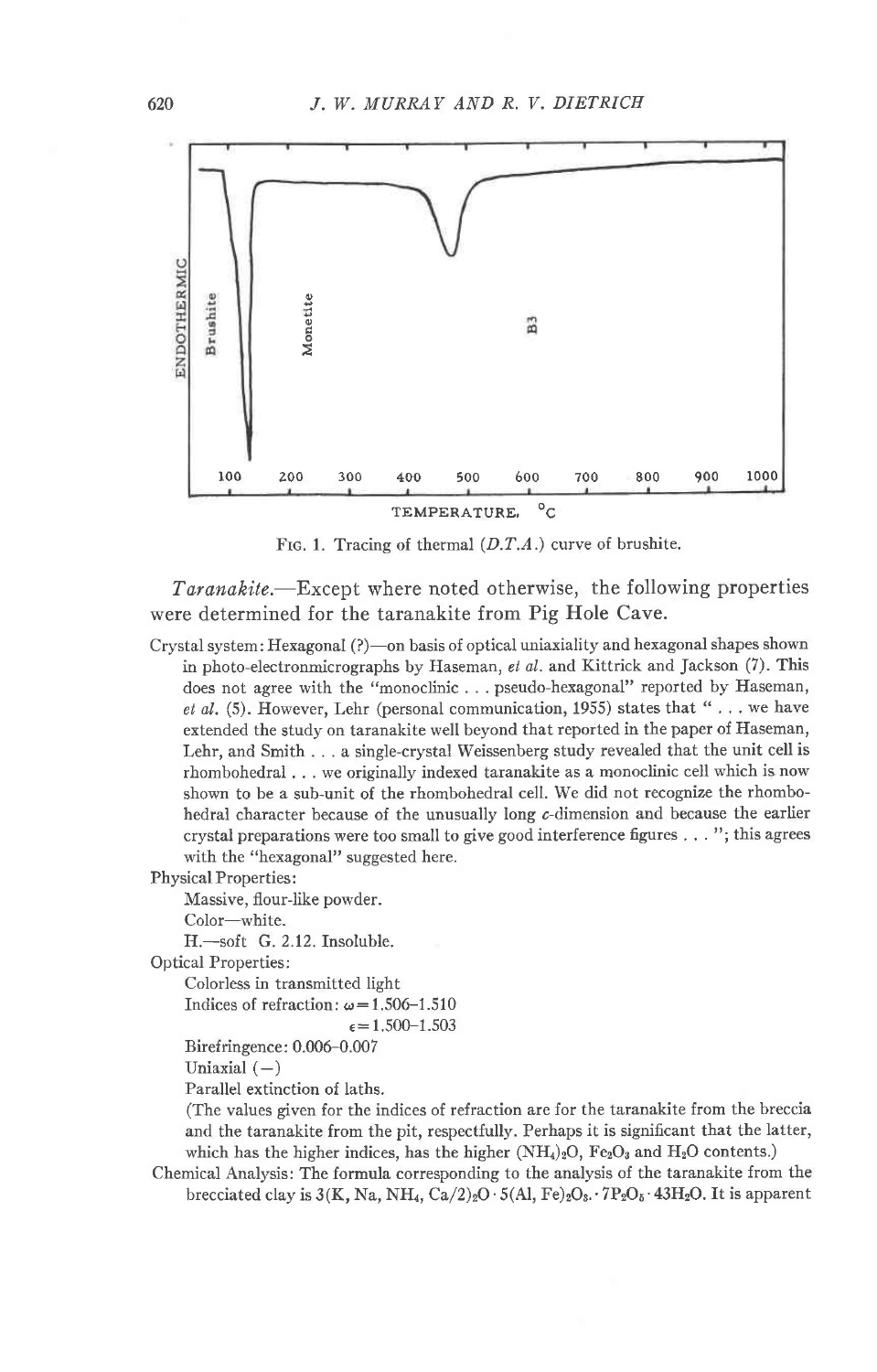that the bases present are insufficient to form normal phosphates. This is in agreement with the findings of Gautier (3). The formula given in the recent edition of Dana's System of Mineralogy (8) shows a basic phosphate although no analyses reported as yet show a high enough proportion of bases to support such a formula. Haseman et al. (5) state that they believe that the composition for taranakite is  $2K_2O \cdot 3Al_2O_3 \cdot 5P_2O_5$  $\cdot$  26H<sub>2</sub>O and that deviations of natural taranakite from this may be referred to impurities. It appears that possibilities of substitution are numerous and that this fact has been overlooked bv most previous workers.

|                                | Taranakite from pit | <i>Taranakite from breccia</i> |
|--------------------------------|---------------------|--------------------------------|
| $K_2O$                         | 5.9                 | 8.9                            |
| Na <sub>2</sub> O              | 0.1                 |                                |
| $(NH_4)_2O$                    | 1.8                 | 0.8                            |
| CaO                            | 0.6                 | 0.4                            |
| Fe <sub>2</sub> O <sub>3</sub> | 1.7                 | 0.8                            |
| $\rm Al_2O_3$                  | 17.0                | 19.5                           |
| $P_2O_5$                       | 38.9                | 38.4                           |
| H <sub>2</sub> O               | 34.9                | 30.3                           |
| Rem. (Insol.)                  | 1.3                 | 0.6                            |
|                                |                     |                                |
|                                | 102.2               | 99.7                           |
|                                |                     |                                |

Andysl.: John Murray

Spectrographic analyses showed the presence also of Ag, Cu, Ga, Mn, Mg, Pb, Si, and Ni. X-ray data are presented at top of the next page. Thermal data:2 The heating curve for taranakite is presented (Fig. 2).

Taranakite exists until part of its water is given off, the reaction that is manifest by the first endothermic peak;  $T_1$  has an *x*-ray pattern similar to that of the lower hydrate as reported upon by Haseman et  $al.$  (5); after the next endothermic reaction, apparently dependent upon the loss of the remaining water, product  $T_2$  is obtained-this product is amorphous to  $x$ -rays; the exothermic reaction appears to represent an irreversible (according to the cooling curve) reconstructive inversion of  $T_2$  to product  $T_3$ ;  $T_3$  is changed to  $T_4$  as the result of the endothermic reaction near the end of the heating curve. X-ray data obtained for  $T_3$  and  $T_4$ do not correlate with any published patterns. Perhaps, although chemical analyses of the product do not corroborate this, this last reaction represents a loss of part of the phosphorus. The position of the end of the curve may represent the beginning of another reaction or merely a difference in conductivity of material  $T_4$  from that of  $T_3$ .

### GENESIS

ft has been reported that brushite is "Widespread in small amounts in insular and continental phosphate deposits. [and] Frequently occurs

2 Differential thermal analysis equipment used was the sane as that used for the brushite.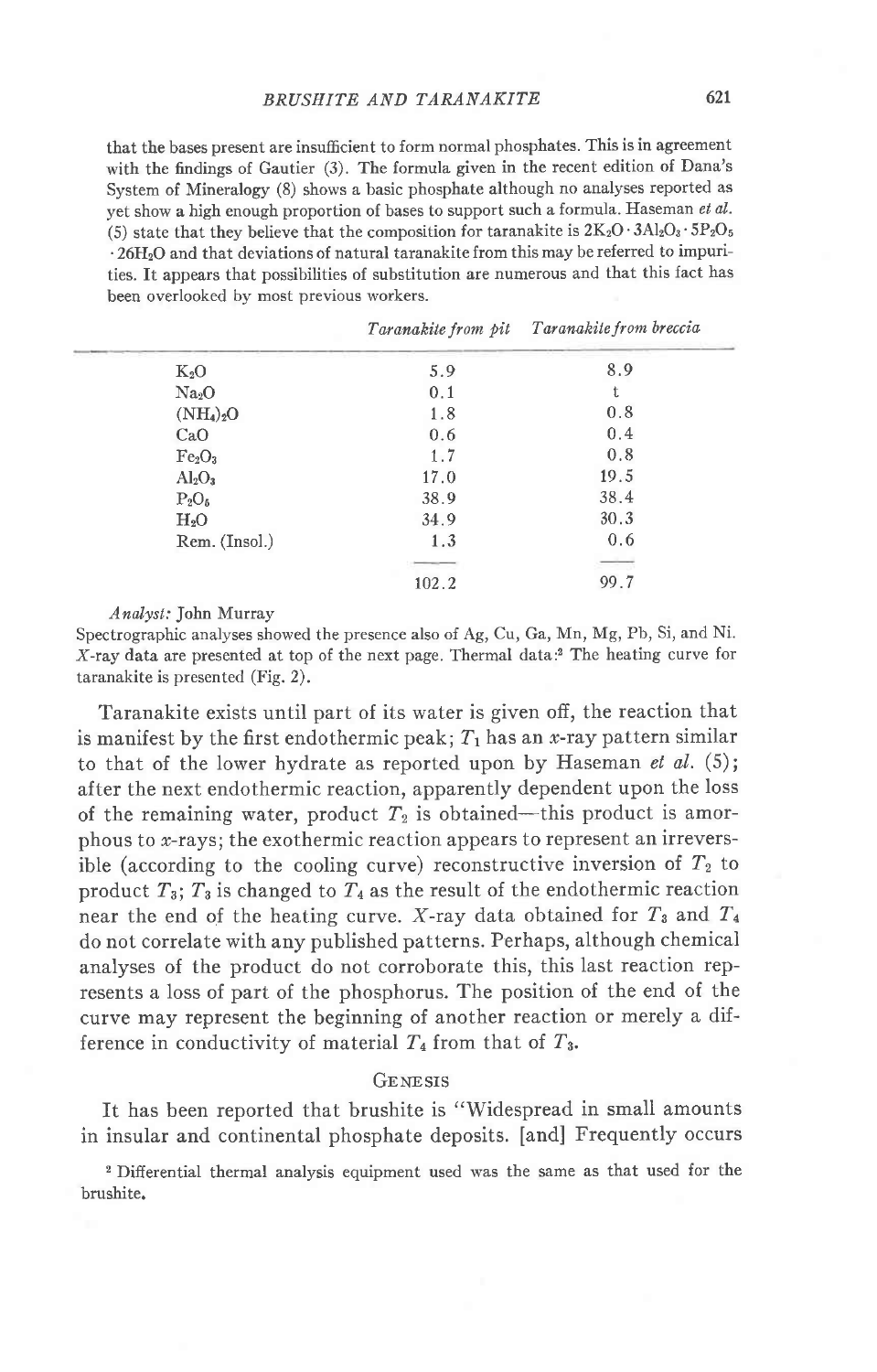### X-ray data:

X-ray setup used was same as that for brushite. Further, diffraction patterns of taranakite from Pig Hole Cave and those of minervite from Cesse, Grotto De Minerva, France (U. S. National Museum specimen number R5531) as obtained by using a 114.6 mm. Philips camera and Cu K $\alpha$  radiation, were compared and found to be essentially equal.

| $d, \AA$ | $I$ , approx. counts | $d, \AA$ | I, approx. counts |
|----------|----------------------|----------|-------------------|
| 15.49    | 3250                 | 1.92     | 15                |
| 7.82     | 750                  | 1.90     | 60                |
| 7.43     | 570                  | 1.88     | 25                |
| 7.13     | 190                  | 1.86     | 40                |
| 5.82     | 420                  | 1.84     | 20                |
| 5.01     | 140                  | 1.83     | 15                |
| 4.62     | 110                  | 1.82     | 50                |
| 4.27     | 390                  | 1.79     | 55                |
| 4.15     | 60                   | 1.77     | 40                |
| 4.00     | 110                  | 1.75     | 15                |
| 3.79     | 800                  | 1.74     | 25                |
| 3.72     | 350                  | 1.71     | 60                |
| 3.57     | 500                  | 1.68     | 45                |
| 3.34     | 300                  | 1.65     | 15                |
| 3.27     | 320                  | 1.64     | 55                |
| 3.16     | 300                  | 1.62     | 30                |
| 3.12     | 620                  | 1.61     | 35                |
| 3.06     | 30                   | 1.593    | $20\,$            |
| 2.94     | 140                  | 1.588    | 20                |
| 2.83     | 390                  | 1.57     | 15                |
| 2.81     | 400                  | 1.52     | 15                |
| 2.73     | 250                  | 1.50     | 15                |
| 2.70     | 90                   | 1.48     | 25                |
| 2.62     | 430                  | 1.47     | 15                |
| 2.55     | 90                   | 1.42     | 50                |
| 2.53     | 70                   | 1.39     | 20                |
| 2.48     | 40                   | 1.35     | 20                |
| 2.44     | 20                   | 1.33     | 25                |
| 2.38     | 230                  | 1.32     | 15                |
| 2.34     | 50                   | 1.313    | 20                |
| 2.26     | 90                   | 1.312    | 20                |
| 2.17     | 50                   | 1.28     | 35                |
| 2.14     | 50                   | 1.23     | 25                |
| 2.12     | 35                   | 1.22     | 25                |
| 2.09     | 80                   | 1.20     | 25                |
| 2.06     | 150                  | 1.17     | 20                |
| 2.00     | 15                   | 1.12     | 20                |
| 1.96     | 60                   | 1.11     | 15                |

(88 degrees  $2\theta$  end of scan)

as an incrustation upon ancient human and animal bones and has been observed in human urinary calculi" (8). It might be suggested that the shapes of the masses of crystals in the guano pit at Pig Hole Cave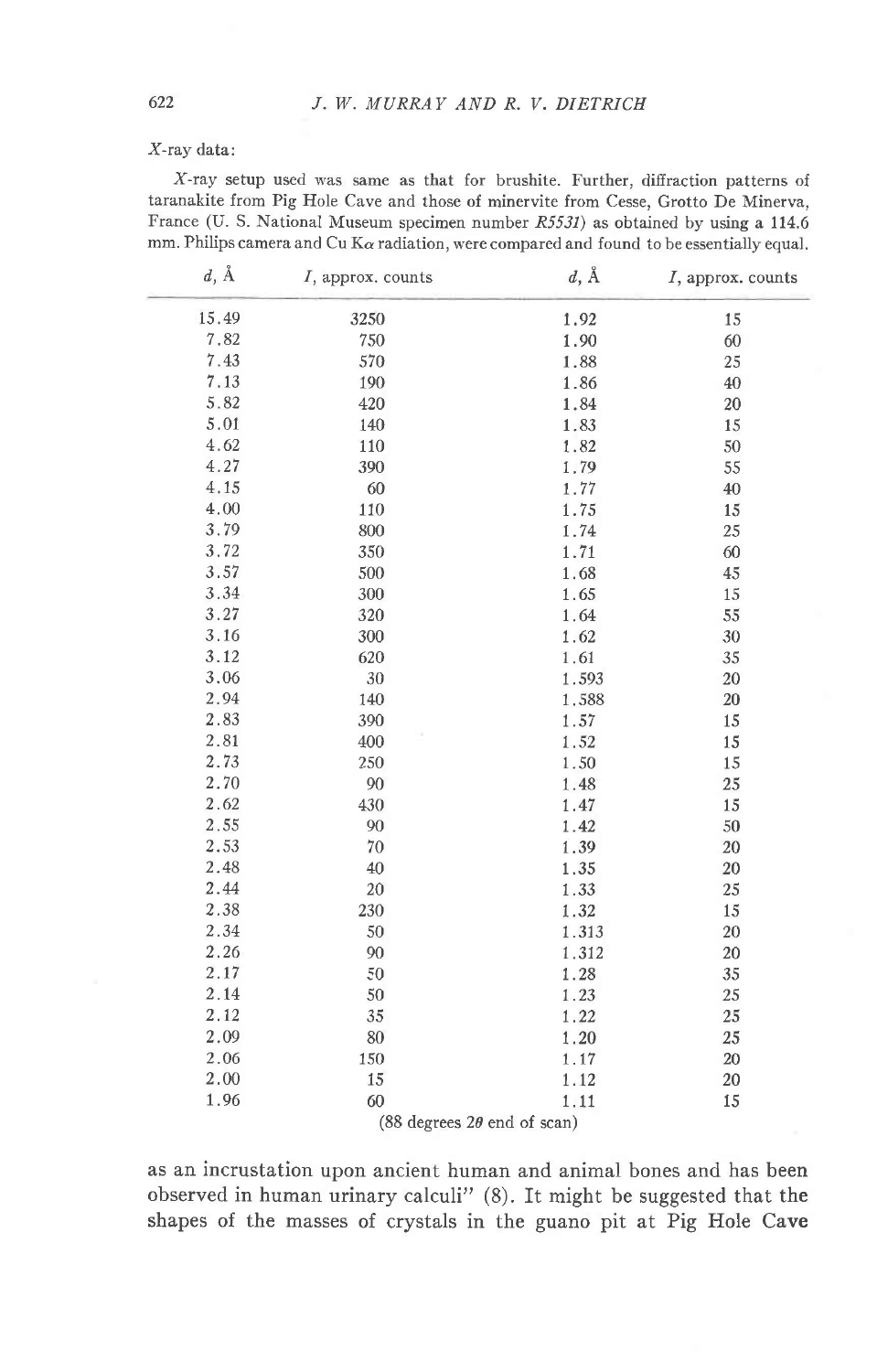

FIG. 2. Tracing of thermal  $(D.T.A.)$  curve of taranakite.

indicate that the brushite here represents former bones included in the deposit. Although this does not appear to be likely to the writers, it admittedly has not been possible to prove or disprove the possibility. That this occurrence is in a perennially damp location just as are most of the previously reported occurrences, appears to indicate this condition to be a major control. Other than this, only the possible role(s) of the decaying of the bat hair along with the decaying guano appears to offer anything new concerning the origin of brushite.

The occurrences of the taranakite in the brecciated clay and within the bat guano deposit in the zone adjacent to the bottom clay plus the composition of it and of each of these materials suggest that the taranakite was formed by interactions between the bat guano (and possibly the bat hair) and the clay. If this origin did obtain, at least most of the aluminum would have been derived from the clay and the potassium and phosphorus from the guano and/or hair. This appears to be possible considering the composition of clay minerals, of bat guano, and of bat hair.

This suggested origin appears to be corroborated by the work of Gautier (3) and by the recent investigations of numerous soil scientists,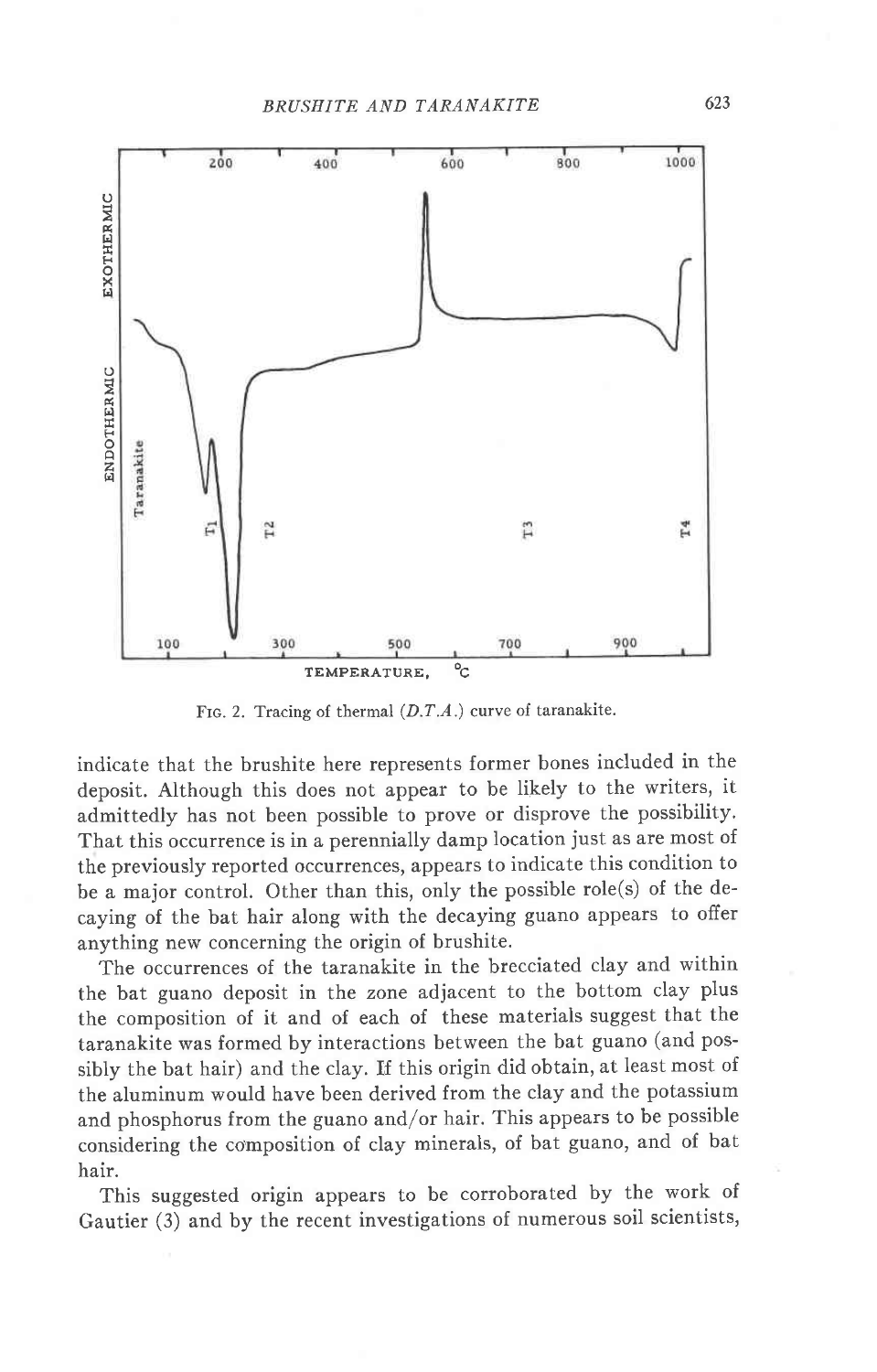for example, Haseman el al.  $(4)$  Gautier showed that in nitrogenous material of animal origin most of the phosphorus is retained as  $(NH_4)_2HPO_4$ and that this can react with argillaceous or calcareous material to produce phosphates of aluminum or calcium. Haseman, et al. showed, that in conjunction with phosphate fixation by soil minerals (mainly clays) that aluminum phosphates are the end products of the phosphate-induced decomposition of kaolinite. Further, Kittrick and Jackson (7) reported that they were able, by using an electron microscope, to observe during the process the actual progressive formation of difierent aluminum phosphate crystals concomitantly with the decomposition of kaolinite crystals. It is perhaps of special interest that "Taranakitelike crystals" formed in one of their experiments (apparently the Na-analogue of taranakite according to the formula they give). As the result of their observations, these last two workers concluded that "It can be seen then that the formation of aluminum phosphates at the expense of kaolinite is a solution-precipitation phenomenon involving dissociation of aluminum from the kaolinite crystal, which is in accord with the aluminum-dissociation and solubility product principles advanced . . . to explain phosphate fixation by soil minerals."

Apparently the main control is that taranakite (and other minerals such as leucophosphite and minyulite) must form in the presence of an excess of the proper alkali ion-otherwise the alkali will be lost and varisite (or related strengite or barrandite) will form (1, 5). A further control appears to be the constant or nearly constant presence of water (at least dampness)-Hutchinson  $(2)$  noted that the mineral has been found only in areas that are perennially damp; the Pig Hole Cave occurrence is no exception.

Because of the likelihood that at least most of the aluminum of the taranakite was derived from the clay,  $x$ -ray and differential thermal analyses were made of the brecciated clay associated with the taranakite in order to determine if the clay of the fragments showed evidences of any changes in composition near their contacts with the taranakite. Samples from the zones within approximately one millimeter of the contact (hereinafter referred to as " $O$ " for outer) and samples from the part of the breccia fragments farthest from the taranakite (hereinafter referred to as " $I$ " for inner) were analyzed. The analyses showed the O sample to have no kaolinite whereas the  $I$  sample does contain some; illite appears to be better crystallized in the  $I$  sample than in the  $O$  sample; quartz appears to make up a slightly greater percentage of sample O than of sample  $I$ ; vermiculite(?) is present in only the O material; analyses of ethylene glycol-saturated samples of each material indicate that they both contain minor amounts of halloysite. These data suggest that under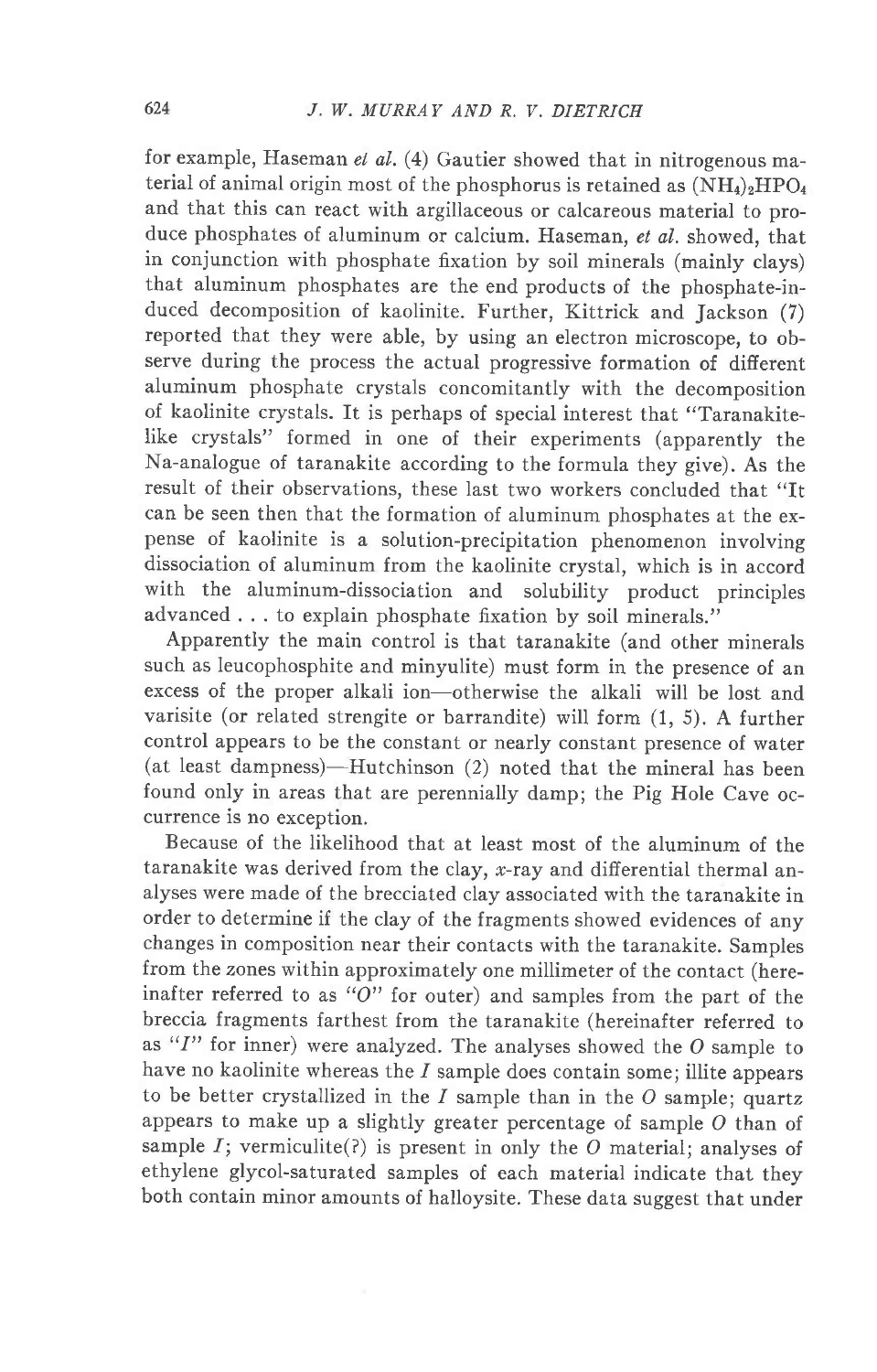the conditions prevalent at the locality when the taranakite was formed, i.e., when there was a presence of phosphate solutions, that aluminum was more readily available from kaolinite than from illite. Apparently, while the illite started to break down, and in part perhaps did break down to vermiculite-thus arresting further release of aluminum, kaolinite broke down completely thus releasing its aluminum for formation of aluminum phosphates. There also is the possibility, however, that these processes did not occur as direct consequences of the special conditions set up in the cave but rather that they occurred because of more or less normal weathering in which case the above noted relationships might not pertain to the problem at all. This alternative is suggested by the recent findings of Rich and Obenshain (9, and Rich, personal communication) who have reported similar relationships to occur in a Virginia soil. They report that from the surface downward that kaolinite content increases, illite content (and degree of crystallization) increases, and dioctahedral vermiculite content decreases.

One other fact concerning taranakite warrants further investigation because of its possible relation to genesis of the mineral. Hutchinson (2) noted that in his spectrographic analysis of minervite that along with many other elements, Pb was present. He noted that the lead might be a contaminant. The spectrographic analyses made in conjunction with this investigation also showed, along with many other elements, Pb. In fact, Pb was the only element that occurred in the taranakite that was not found to occur in either the guano or the adjacent clay. There appears to be no way in which the taranakite collected and analyzed by the writers could have been contaminated. It therefore appears that an affinity must exist between lead and the taranakite lattice. Perhaps the correct answer is that suggested in a later publication by Hutchinson (6) *i.e.*, "...minute amounts of Pb<sup>++</sup> ( $r=1.32$  Å) may conceivably replace K<sup>+</sup> ( $r=1.33$ ) Å) in the mineral." It appears quite possible that such a substitution could occur in conjunction with one or more of the substitutions suggested as possible by the tentative formula for taranakite given here.

# **ACKNOWLEDGMENTS**

This investigation was initiated by Murray at the suggestion of Professor Clifford Frondel as passed on to him by W. J. Foster.

Mr. A. B. Porterfield, owner of the land under which Pig Hole Cave is located, allowed the writers to enter the cave and collect minerals from it. C. I. Rich, Webster Richardson, and H. D. Ussery, who are, respectively, in charge of the Agronomy  $x$ -ray and differential thermal laboratory, the Physics department  $x$ -ray laboratory, and the Physics department spectrographic laboratory at Virginia Polytechnic Institutue,